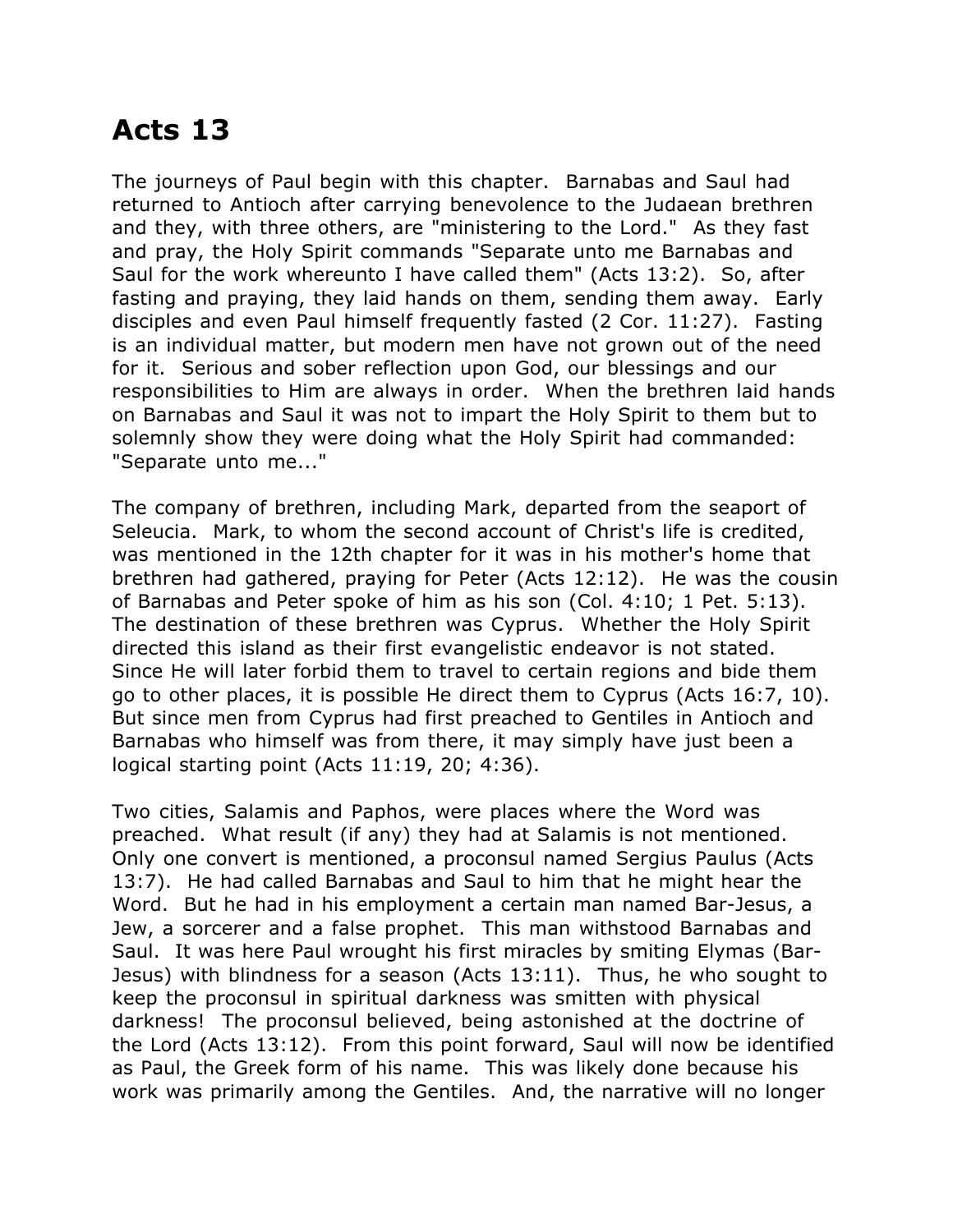read "Barnabas and Saul," but "Paul and Barnabas," implying that Paul has assumed the prominent position in this journey they are making.

Paul and his company sailed from Cyprus and came to Perga in Pamphylia. Here Mark left them, returning to Jerusalem (Acts 13:13). No explanation is given for his action nor does the historian reflect on the attitude of the companions he left behind. But, this incident will cause problems between Paul and Barnabas sometimes later (Acts 15:36-40).

The company came to Antioch of Pisidia and they entered into the synagogue and taught the people. Paul was the speaker and his sermon is recorded in verses 19-31. In this sermon Paul began with Israel in Egypt, telling how God with a high arm led them forth from there. He mentions the 40 years of wanderings, the destruction of the seven nations in Canaan and Israel's settling in the land. For about 450 years they were governed by judges, but then God gave them a king, Saul, whom he later removed to place David in his stead. Paul said David was a man after God's own heart and to David God gave certain promises, which promises had now been fulfilled in raising up Jesus.

Paul said that because the people knew not the voice of the prophets, they fulfilled them by rejecting and crucifying Jesus. But, God raised him up. Paul used three passages to prove Christ's resurrection was predicted in Old Testament scripture. Psalms 16:10 was quoted also by Peter at Pentecost when he made the same point. The second scripture was "I will give you the holy and sure blessings of David" (Isa. 40:3). The third passage was Psalms 2:7, "Thou art my son, this day have I begotten thee." This passage is quoted three times in the New Testament; here in Acts 13:33 and then again in Hebrews 1:5 and 5:5. Does the quoted passage refer to Jesus' resurrection or to His advent to this earth? Because to "raise up" does not necessary refer to "resurrection," but may also mean to "elevate" or "bring to the fore," some are disposed to apply the passage to Jesus' advent to the earth. Two things are certain. The context of the passage is discussing Christ's resurrection and Paul said that Christ was "declared to be the Son of God...by the resurrection of the dead" (Rom. 1:4).

Having given proof of the resurrection of Christ, Paul then said that the good tidings of the promise made to the fathers ("in thy seed shall all the families of the earth be blessed" Gen. 22:18) was "that through this man is proclaimed unto you remission of sins and by him everyone that believeth is justified from all things from which ye could not be justified by the law of Moses" (Acts 13:38f). It was this point Paul made that had